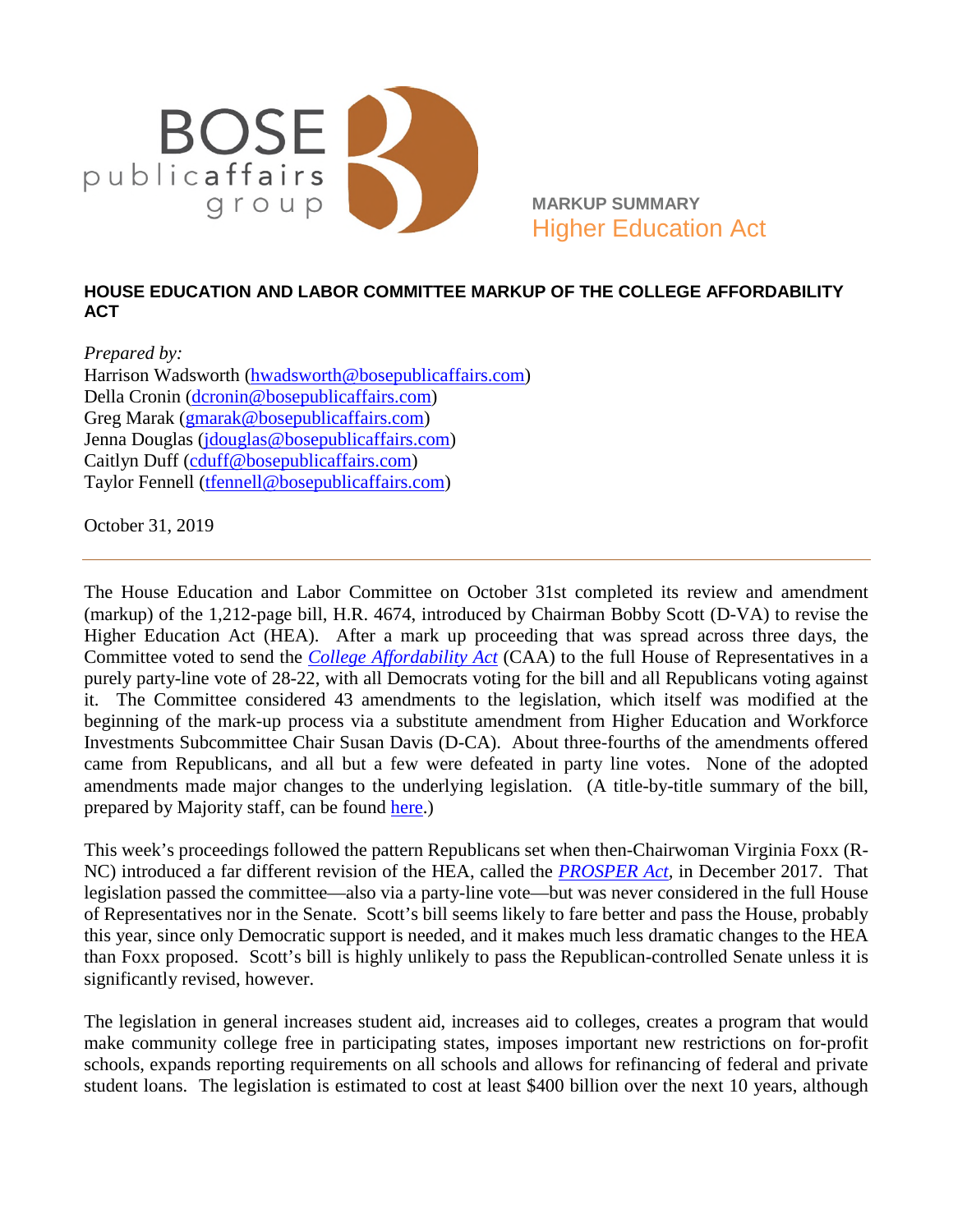the exact amount hasn't been calculated by the Congressional Budget Office. That calculation is expected in the next few weeks.

In the end, Democrats on the Committee all supported the bill, characterizing it as a down payment on reducing the debt burden on America's college students and making schools more accountable. Republicans all opposed the bill because of its cost, because it doesn't restructure the federal aid programs like the *PROSPER Act* did, because of objections to new restrictions on for-profit schools and the new administrative burdens imposed on all schools.

The bill does not change caps on Stafford loans, nor does it create caps for PLUS loans, nor does it change interest rates on new loans. It does eliminate origination fees on all loans and includes a one-time refinancing option for outstanding Direct and FFELP loans as well as private loans that have been in good standing for the previous six months. The federal loans would be financed at the current academic year's interest rates, depending on the type of loan being refinanced. (PLUS loans can be refinanced a the current PLUS rate.)

Private loans would be refinanced at the unsubsidized Stafford rate, with all outstanding principal, interest and late fees payable to the loan holder by the government. The bill only permits refinancing of loans made before July 1, 2020, and it gives borrowers a limited amount of time to elect to do so. Bankruptcy law is not proposed for change. The bill includes improved federal loan disclosure requirements, although rather vague and generally up to the secretary.

The higher education associations in general have mixed opinions on the proposal, expressing gratitude for increases in aid to minority serving institutions and reduced costs to students, but strongly objecting to measures that would impose increased costs on institutions, including requirements that additional administrative staff be hired.

The proposal includes the basic proposal House Democrats made in 2018 for a new Direct Perkins loan program, where the loans would have the same terms and conditions as unsubsidized Direct Stafford loans, but with a 5 percent fixed interest rate and the legacy Perkins limits. Campuses would have to apply to participate in the new program then would divide up \$2.4 billion per year in lending authority based on the need of their students and other factors, with servicing and collection done under the soon-to-be-redone federal loan servicing contracts. COHEAO is continuing to advocate for the program to include campusbased servicing and will work for an amendment to that effect to be offered if the bill is brought up before the whole House of Representatives. Separate stand-alone legislation that would create the similar Perkins ARC Program, with campus-based servicing, is pending introduction in Congress. Perkins was not addressed in the amendments, except for the Republican substitute.

Republicans offered a revised, but quite similar version of their *PROSPER Act* legislation as a substitute bill at the beginning of the mark-up. That legislation calls for consolidation of all federal loan programs into a single program (with caps on borrowing), elimination of supplemental educational opportunity grants, elimination of subsidized Stafford loans, and elimination of restrictions that apply solely to forprofit schools. The cost or savings of the amendment offered this week wasn't calculated, but the *PROSPER Act* was scored to save (cut spending by) \$15 billion in the 115<sup>th</sup> Congress, a fact Democrats brought up in attacking the proposal. As expected, the Republican substitute was defeated on a party line vote.